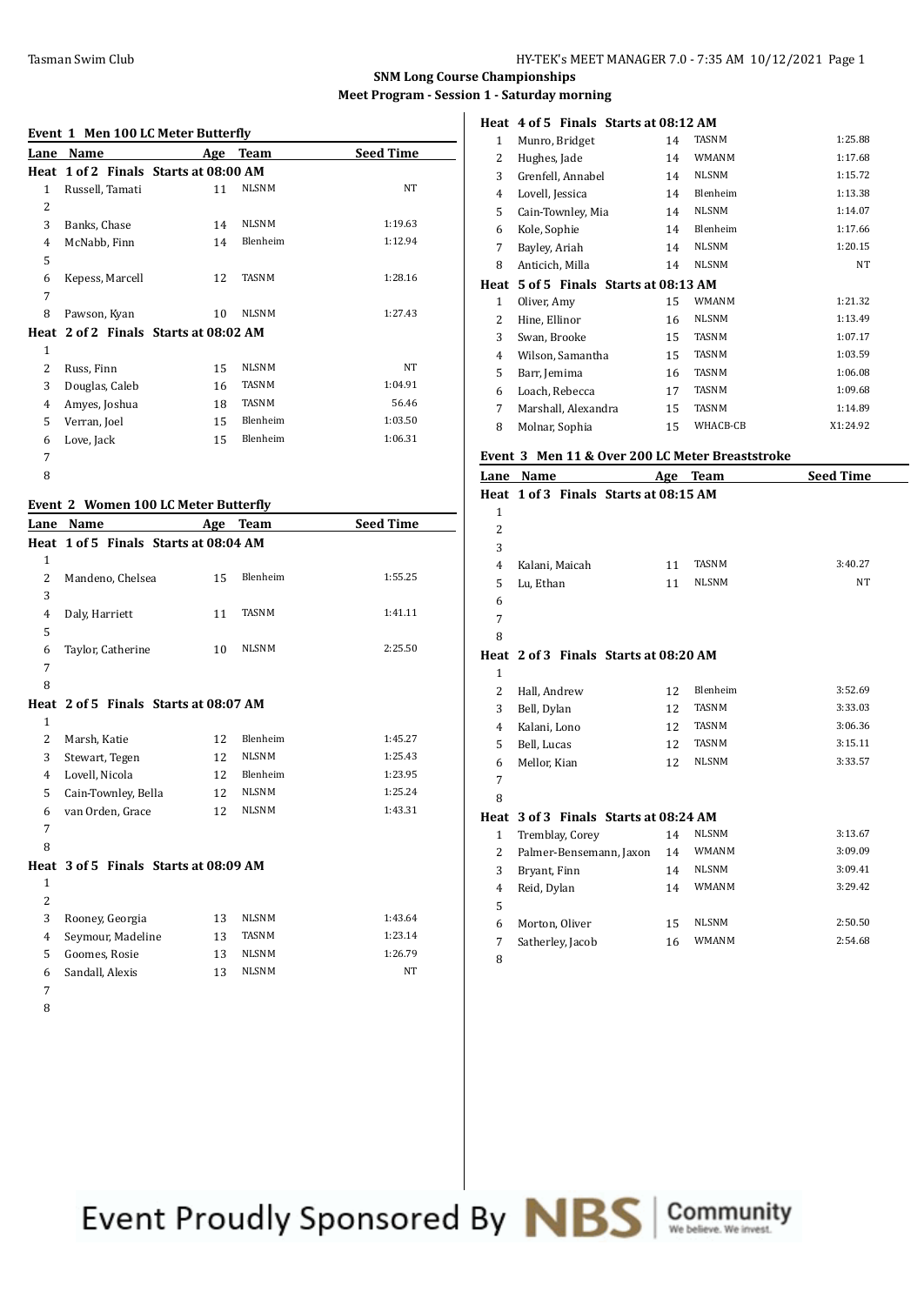**SNM Long Course Championships Meet Program - Session 1 - Saturday morning**

| Event 4 Women 11 & Over 200 LC Meter Breaststroke |                                       |    |                |                    |
|---------------------------------------------------|---------------------------------------|----|----------------|--------------------|
|                                                   | Lane Name                             |    | Age Team       | <b>Seed Time</b>   |
|                                                   | Heat 1 of 5 Finals Starts at 08:28 AM |    |                |                    |
| 1                                                 |                                       |    |                |                    |
| 2                                                 | Kole, Hannah                          | 11 | Blenheim       | NT                 |
| 3                                                 | Linyard, Nia                          | 11 | <b>TASNM</b>   | 3:53.22            |
| 4                                                 | Harris, Claudia                       | 11 | Blenheim       | 3:45.53            |
| 5                                                 | Scott, Georgia                        | 11 | NLSNM          | 3:46.13            |
| 6                                                 | Tremblay, Laura                       | 11 | <b>NLSNM</b>   | 4:05.72            |
| 7                                                 |                                       |    |                |                    |
| 8                                                 |                                       |    |                |                    |
|                                                   | Heat 2 of 5 Finals Starts at 08:33 AM |    |                |                    |
| 1                                                 |                                       |    |                |                    |
| $\overline{c}$                                    |                                       |    |                |                    |
| 3                                                 | Urquhart, Hannah                      | 12 | TASNM          | 3:28.88            |
| 4                                                 | Stewart, Tegen                        | 12 | NLSNM          | 3:19.23            |
| 5                                                 | McKay, Brianna                        | 12 | TASNM          | 3:26.54            |
| 6                                                 | Yeo, Macey                            | 12 | TASNM          | 3:40.86            |
| 7                                                 |                                       |    |                |                    |
| 8                                                 |                                       |    |                |                    |
|                                                   | Heat 3 of 5 Finals Starts at 08:37 AM |    |                |                    |
| 1                                                 |                                       |    |                |                    |
| $\overline{c}$                                    | Oliver, Holly                         | 13 | WMANM          | 3:44.15            |
| 3                                                 | Ruane, Keara                          | 13 | TASNM          | 3:26.73            |
| 4                                                 | Sandall, Alexis                       | 13 | NLSNM          | 3:15.60            |
| 5                                                 | Linyard, Keshia                       | 13 | TASNM          | 3:25.71            |
| 6                                                 | Adams, Samara                         | 13 | TASNM          | 3:43.09            |
| 7                                                 | Smale, Kirsten                        | 13 | TASNM          | 3:47.04            |
| 8                                                 |                                       |    |                |                    |
|                                                   | Heat 4 of 5 Finals Starts at 08:41 AM |    |                |                    |
| 1                                                 |                                       |    |                |                    |
| 2                                                 | Krahagen, Charlotte                   | 14 | WMANM          | 4:01.71            |
| 3                                                 | Claridge, Lilly                       | 14 | <b>NLSNM</b>   | 3:36.03            |
| 4                                                 | Lovell, Jessica                       | 14 | Blenheim       | 3:17.63            |
| 5                                                 | McKay, Keita                          | 14 | WMANM          | 3:27.42            |
| 6                                                 | Chadderton, Emily                     | 14 | NLSNM          | 3:37.95            |
| 7                                                 |                                       |    |                |                    |
| 8                                                 |                                       |    |                |                    |
|                                                   | Heat 5 of 5 Finals Starts at 08:46 AM |    |                |                    |
| $\mathbf{1}$<br>$\overline{c}$                    |                                       |    | WHACB-CB       | X3:16.43           |
|                                                   | Molnar, Sophia                        | 15 | TASNM          | 2:57.67            |
| 3                                                 | Ketel, Mya                            | 15 | TASNM          |                    |
| $\overline{4}$                                    | Harman, Sam<br>Mellor, Ariana         | 17 |                | 2:51.36<br>2:53.66 |
| 5                                                 |                                       | 16 | NLSNM<br>TASNM | 3:04.03            |
| 6<br>$\overline{7}$                               | Barr, Gabbi                           | 18 |                |                    |
|                                                   |                                       |    |                |                    |
| 8                                                 |                                       |    |                |                    |
|                                                   |                                       |    |                |                    |
|                                                   |                                       |    |                |                    |
|                                                   |                                       |    |                |                    |
|                                                   |                                       |    |                |                    |

|                | <b>Event 5 Men 50 LC Meter Backstroke</b> |    |              |                  |
|----------------|-------------------------------------------|----|--------------|------------------|
|                | Lane Name                                 |    | Age Team     | <b>Seed Time</b> |
| 1              | Heat 1 of 7 Finals Starts at 08:57 AM     |    |              |                  |
| 2              |                                           |    |              |                  |
| 3              |                                           |    |              |                  |
|                |                                           |    | Blenheim     | 35.64            |
| 4              | McNabb, Lachlan                           | 15 | <b>NLSNM</b> | 36.24            |
| 5              | Russ, Finn                                | 15 |              |                  |
| 6              |                                           |    |              |                  |
| 7              |                                           |    |              |                  |
| 8              |                                           |    |              |                  |
|                | Heat 2 of 7 Finals Starts at 08:59 AM     |    |              |                  |
| 1              | McKay, Cameron                            | 9  | WMANM        | 1:01.27          |
| 2              | Jones, Henry                              | 9  | <b>NLSNM</b> | 51.82            |
| 3              |                                           |    |              |                  |
| 4              | Krahagen, Alex                            | 10 | WMANM        | 56.74            |
| 5              | Pawson, Kyan                              | 10 | NLSNM        | 39.26            |
| 6              | Hu, Gordon                                | 10 | <b>TASNM</b> | 47.21            |
| 7              | Padilla Victorica, Benjamin               | 10 | <b>NLSNM</b> | NT               |
| 8              |                                           |    |              |                  |
|                | Heat 3 of 7 Finals Starts at 09:00 AM     |    |              |                  |
| 1              |                                           |    |              |                  |
| 2              | Lu, Ethan                                 | 11 | NLSNM        | 48.96            |
| 3              | Verran, Quinn                             | 11 | Blenheim     | 44.89            |
| 4              | Kalani, Maicah                            | 11 | TASNM        | 38.55            |
| 5              | Russell, Tamati                           | 11 | NLSNM        | 44.19            |
| 6              | Tappenden, Mark                           | 11 | <b>WMANM</b> | 47.71            |
| 7              |                                           |    |              |                  |
| 8              |                                           |    |              |                  |
|                | Heat 4 of 7 Finals Starts at 09:02 AM     |    |              |                  |
| 1              |                                           |    |              |                  |
| 2              | Reid, Keelan                              | 12 | TASNM        | 45.62            |
| 3              | Bell, Dylan                               | 12 | TASNM        | 41.96            |
| 4              | Kalani, Lono                              | 12 | TASNM        | 33.60            |
| 5              | Bell, Lucas                               | 12 | TASNM        | 34.75            |
| 6              | Mellor, Kian                              | 12 | <b>NLSNM</b> | 42.33            |
| 7              | Hall, Andrew                              | 12 | Blenheim     | 50.22            |
| 8              |                                           |    |              |                  |
|                | Heat 5 of 7 Finals Starts at 09:04 AM     |    |              |                  |
| 1              |                                           |    |              |                  |
| $\overline{c}$ |                                           |    |              |                  |
| 3              | Woods, Zac                                | 13 | WMANM        | 39.98            |
| 4              | Old, Joshua                               | 13 | NLSNM        | 36.26            |
| 5              | Sneddon, Jasper                           | 13 | NLSNM        | 38.89            |
| 6              | Berriman, Theodore                        | 13 | TASNM        | 48.69            |
| 7              |                                           |    |              |                  |
| 8              |                                           |    |              |                  |
|                | Heat 6 of 7 Finals Starts at 09:05 AM     |    |              |                  |
| 1              |                                           |    |              |                  |
| 2              | Bryant, Finn                              | 14 | NLSNM        | NT               |
| 3              | Bradley, Billy                            | 14 | TASNM        | 35.70            |
| $\overline{4}$ | McNabb, Finn                              | 14 | Blenheim     | 32.32            |
| 5              | Banks, Chase                              | 14 | <b>NLSNM</b> | 34.98            |
| 6              | Palmer-Bensemann, Jaxon                   | 14 | WMANM        | 38.24            |
| 7              |                                           |    |              |                  |

Event Proudly Sponsored By NBS

Community<br>We believe. We invest.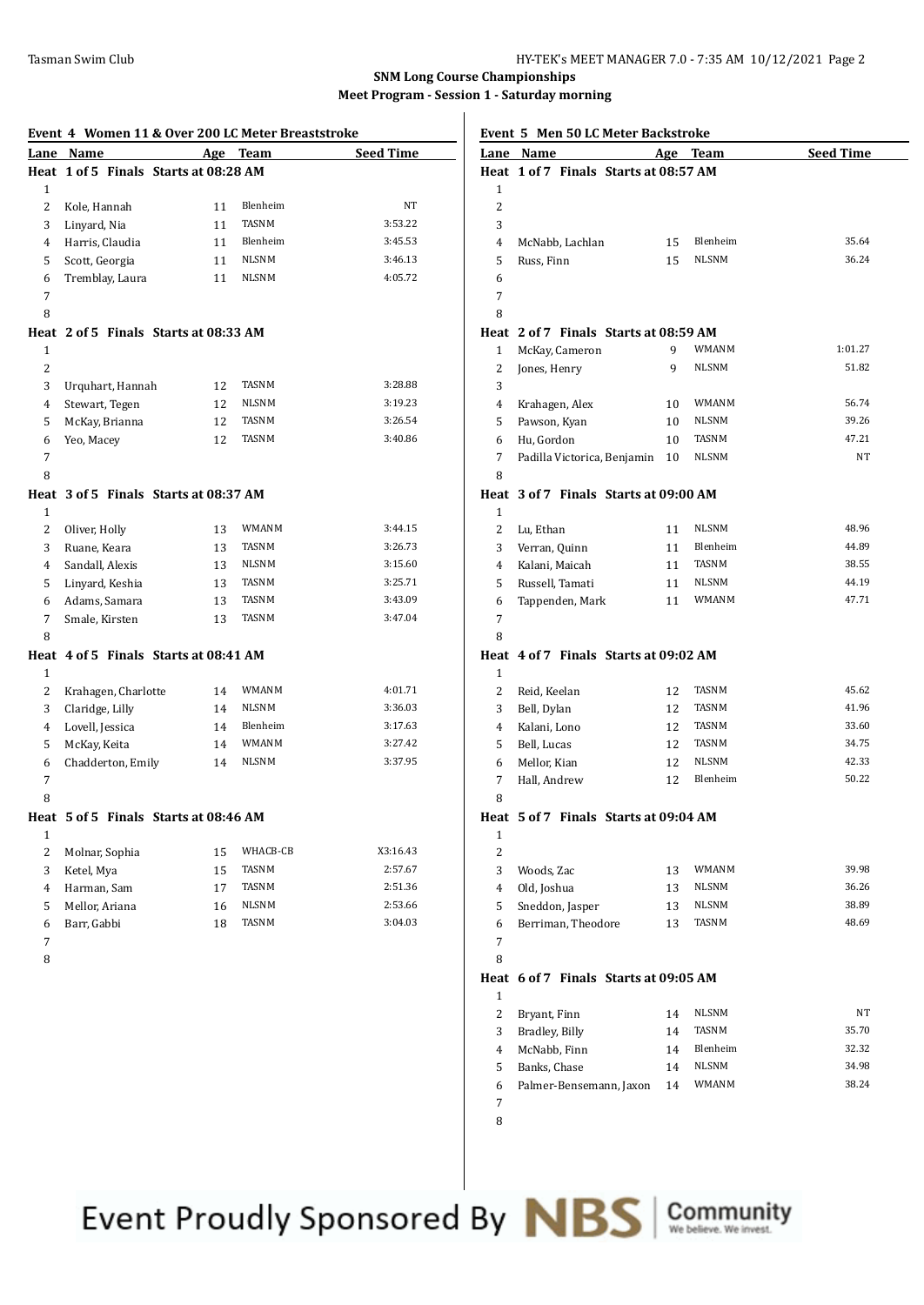# **SNM Long Course Championships Meet Program - Session 1 - Saturday morning**

|                | Heat 7 Finals (#5 Men 50 LC Meter Backstroke)             |          |                |                  |
|----------------|-----------------------------------------------------------|----------|----------------|------------------|
| 1              | Swain, Edward                                             | 15       | <b>TASNM</b>   | 34.88            |
| 2              | Verran, Joel                                              | 15       | Blenheim       | 33.09            |
| 3              | Bayley, Oxford                                            | 18       | <b>TASNM</b>   | 30.32            |
| 4              | Seymour, William                                          | 15       | <b>TASNM</b>   | 27.81            |
| 5              | Amyes, Joshua                                             | 18       | <b>TASNM</b>   | 29.15            |
| 6              | Hall, Nic                                                 | 17       | NLSNM          | 30.79            |
| 7              | Douglas, Caleb                                            | 16       | TASNM          | 34.02            |
| 8              | Morton, Oliver                                            | 15       | NLSNM          | 35.04            |
|                | Event 6 Women 50 LC Meter Backstroke                      |          |                |                  |
|                | Lane Name                                                 | Age Team |                | <b>Seed Time</b> |
|                | Heat 1 of 8 Finals Starts at 09:08 AM                     |          |                |                  |
| 1              | Kemp, Ayla                                                | 11       | TASNM          | NT               |
| 2              | Harrison, Lily                                            | 13       | <b>NLSNM</b>   | NT               |
| 3              | Claridge, Lilly                                           | 14       | <b>NLSNM</b>   | 42.52            |
| 4              | Schwarzenbach, Isabelle                                   | 14       | WMANM          | 41.88            |
| 5              | Anticich, Milla                                           | 14       | <b>NLSNM</b>   | 42.49            |
| 6              | Krahagen, Charlotte                                       | 14       | WMANM          | 44.28            |
| 7              | Nisbett, Molly                                            | 11       | <b>TASNM</b>   | NT               |
| 8              |                                                           |          |                |                  |
|                | Heat 2 of 8 Finals Starts at 09:09 AM                     |          |                |                  |
| 1              | Satherley, Helena                                         | 14       | WMANM          | 41.05            |
| 2              | McKay, Keita                                              | 14       | <b>WMANM</b>   | 40.20            |
| 3              | Bayley, Ariah                                             | 14       | NLSNM          | 39.54            |
| 4              | Loach, Rebecca                                            | 17       | TASNM          | 35.58            |
| 5              | Scott, Jess                                               | 16       | TASNM          | 36.67            |
| 6              | Oliver, Amy                                               | 15       | <b>WMANM</b>   | 39.80            |
| 7              | Smith, Mikaela                                            | 14       | WMANM          | 40.33            |
| 8              | Berriman, Saffron                                         | 15       | TASNM          | 41.63            |
|                | Heat 3 of 8 Finals Starts at 09:11 AM                     |          |                |                  |
| 1              |                                                           |          |                |                  |
| $\overline{c}$ | Claridge, Rosie                                           | 10       | NLSNM          | 53.38            |
| 3              | Taylor, Catherine                                         | 10       | NLSNM          | 49.54            |
| 4              | Rooney, Sally                                             | 10       | NLSNM          | 42.82            |
| 5              | Alford, Lydia                                             | 10       | NLSNM          | 44.83            |
| 6              | Perrett, Liliana                                          | 10       | NLSNM          | 53.03            |
| 7              | Stevens, Daniela                                          | 10       | <b>NLSNM</b>   | 56.61            |
| 8              |                                                           |          |                |                  |
|                | Heat 4 of 8 Finals Starts at 09:13 AM                     |          |                |                  |
| 1              | Kole, Hannah                                              | 11       | Blenheim       | 50.11            |
| 2              | Linyard, Nia                                              | 11       | <b>TASNM</b>   | 46.41            |
| 3              | Daly, Harriett                                            | 11       | TASNM          | 44.82            |
| 4              | Old, Keisha                                               | 11       | NLSNM          | 39.87            |
| 5              | Harris, Claudia                                           | 11       | Blenheim       | 41.70            |
| 6<br>7         | Tremblay, Laura<br>Scott, Georgia                         | 11<br>11 | NLSNM<br>NLSNM | 46.33<br>47.38   |
| 8              | Maskell, Billie                                           | 11       | NLSNM          | 56.82            |
|                |                                                           |          |                |                  |
| 1              | Heat 5 of 8 Finals Starts at 09:14 AM<br>van Orden, Grace | 12       | <b>NLSNM</b>   | 43.39            |
| 2              | McKay, Brianna                                            | 12       | TASNM          | 40.60            |
| 3              | Urquhart, Hannah                                          | 12       | TASNM          | 37.28            |
| 4              | Marsh, Katie                                              | 12       | Blenheim       | 36.00            |
| 5              | Lovell, Nicola                                            | 12       | Blenheim       | 37.01            |
| 6              | Cain-Townley, Bella                                       | 12       | NLSNM          | 39.22            |
| 7              | Stewart, Tegen                                            | 12       | NLSNM          | 40.64            |
| 8              | Yeo, Macey                                                | 12       | TASNM          | 45.45            |
|                |                                                           |          |                |                  |

|                | Heat 6 of 8 Finals Starts at 09:16 AM |    |              |        |
|----------------|---------------------------------------|----|--------------|--------|
| $\mathbf{1}$   | Adams, Samara                         | 13 | <b>TASNM</b> | 46.47  |
| $\overline{2}$ | Linyard, Keshia                       | 13 | <b>TASNM</b> | 39.82  |
| 3              | Glover, Eliza                         | 13 | Blenheim     | 37.78  |
| 4              | Seymour, Madeline                     | 13 | <b>TASNM</b> | 34.15  |
| 5              | Goomes, Rosie                         | 13 | <b>NLSNM</b> | 35.96  |
| 6              | Ruane, Keara                          | 13 | <b>TASNM</b> | 37.82  |
| 7              | Rooney, Georgia                       | 13 | <b>NLSNM</b> | 42.12  |
| 8              | Oliver, Holly                         | 13 | <b>WMANM</b> | 48.34  |
|                | Heat 7 of 8 Finals Starts at 09:17 AM |    |              |        |
| $\mathbf{1}$   | Ellena, Eva                           | 14 | <b>NLSNM</b> | 37.49  |
| 2              | Lovell, Jessica                       | 14 | Blenheim     | 37.09  |
| 3              | Kole, Sophie                          | 14 | Blenheim     | 35.71  |
| $\overline{4}$ | Eden, Caitlin                         | 14 | <b>NLSNM</b> | 34.24  |
| 5              | Grenfell, Annabel                     | 14 | <b>NLSNM</b> | 34.89  |
| 6              | Chadderton, Emily                     | 14 | <b>NLSNM</b> | 36.55  |
| 7              | Hughes, Jade                          | 14 | <b>WMANM</b> | 37.19  |
| 8              | Cain-Townley, Mia                     | 14 | <b>NLSNM</b> | 37.75  |
|                | Heat 8 of 8 Finals Starts at 09:19 AM |    |              |        |
| $\mathbf{1}$   | Swan, Brooke                          | 15 | <b>TASNM</b> | 34.63  |
| 2              | Marshall, Alexandra                   | 15 | <b>TASNM</b> | 34.29  |
| 3              | Mellor, Ariana                        | 16 | <b>NLSNM</b> | 33.32  |
| $\overline{4}$ | Wilson, Samantha                      | 15 | <b>TASNM</b> | 32.26  |
| 5              | Harman, Sam                           | 17 | <b>TASNM</b> | 32.28  |
| 6              | Barr, Jemima                          | 16 | <b>TASNM</b> | 33.39  |
| 7              | Molnar, Sophia                        | 15 | WHACB-CB     | X34.30 |
| 8              | Barr, Gabbi                           | 18 | <b>TASNM</b> | 35.06  |
|                |                                       |    |              |        |

|  |  |  |  | Event 7 Men 400 LC Meter Freestyle |
|--|--|--|--|------------------------------------|
|--|--|--|--|------------------------------------|

| Lane         | Name            | Age                                   | <b>Team</b>  | <b>Seed Time</b> |
|--------------|-----------------|---------------------------------------|--------------|------------------|
|              |                 | Heat 1 of 3 Finals Starts at 09:28 AM |              |                  |
| 1            |                 |                                       |              |                  |
| 2            |                 |                                       |              |                  |
| 3            | Old, Joshua     | 13                                    | <b>NLSNM</b> | 5:44.79          |
| 4            |                 |                                       |              |                  |
| 5            | Kalani, Lono    | 12                                    | <b>TASNM</b> | 5:04.35          |
| 6            | Kepess, Marcell | 12                                    | <b>TASNM</b> | 5:38.15          |
| 7            |                 |                                       |              |                  |
| 8            |                 |                                       |              |                  |
|              |                 | Heat 2 of 3 Finals Starts at 09:34 AM |              |                  |
| $\mathbf{1}$ |                 |                                       |              |                  |
| 2            |                 |                                       |              |                  |
| 3            | Tremblay, Corey | 14                                    | <b>NLSNM</b> | 5:07.44          |
| 4            | McNabb, Finn    | 14                                    | Blenheim     | 4:53.73          |
| 5            | Bryant, Finn    | 14                                    | <b>NLSNM</b> | 5:05.35          |
| 6            |                 |                                       |              |                  |
| 7            |                 |                                       |              |                  |
| 8            |                 |                                       |              |                  |
|              |                 | Heat 3 of 3 Finals Starts at 09:40 AM |              |                  |
| $\mathbf{1}$ |                 |                                       |              |                  |
| 2            | Bugler, Jack    | 19                                    | Blenheim     | 5:09.28          |
| 3            | Swain, Edward   | 15                                    | <b>TASNM</b> | 4:38.44          |
| 4            | Bayley, Oxford  | 18                                    | <b>TASNM</b> | 4:11.43          |
| 5            | Love, Jack      | 15                                    | Blenheim     | 4:34.24          |
| 6            | McNabb, Lachlan | 15                                    | Blenheim     | 5:01.66          |
| 7            |                 |                                       |              |                  |

Event Proudly Sponsored By **NBS** Community